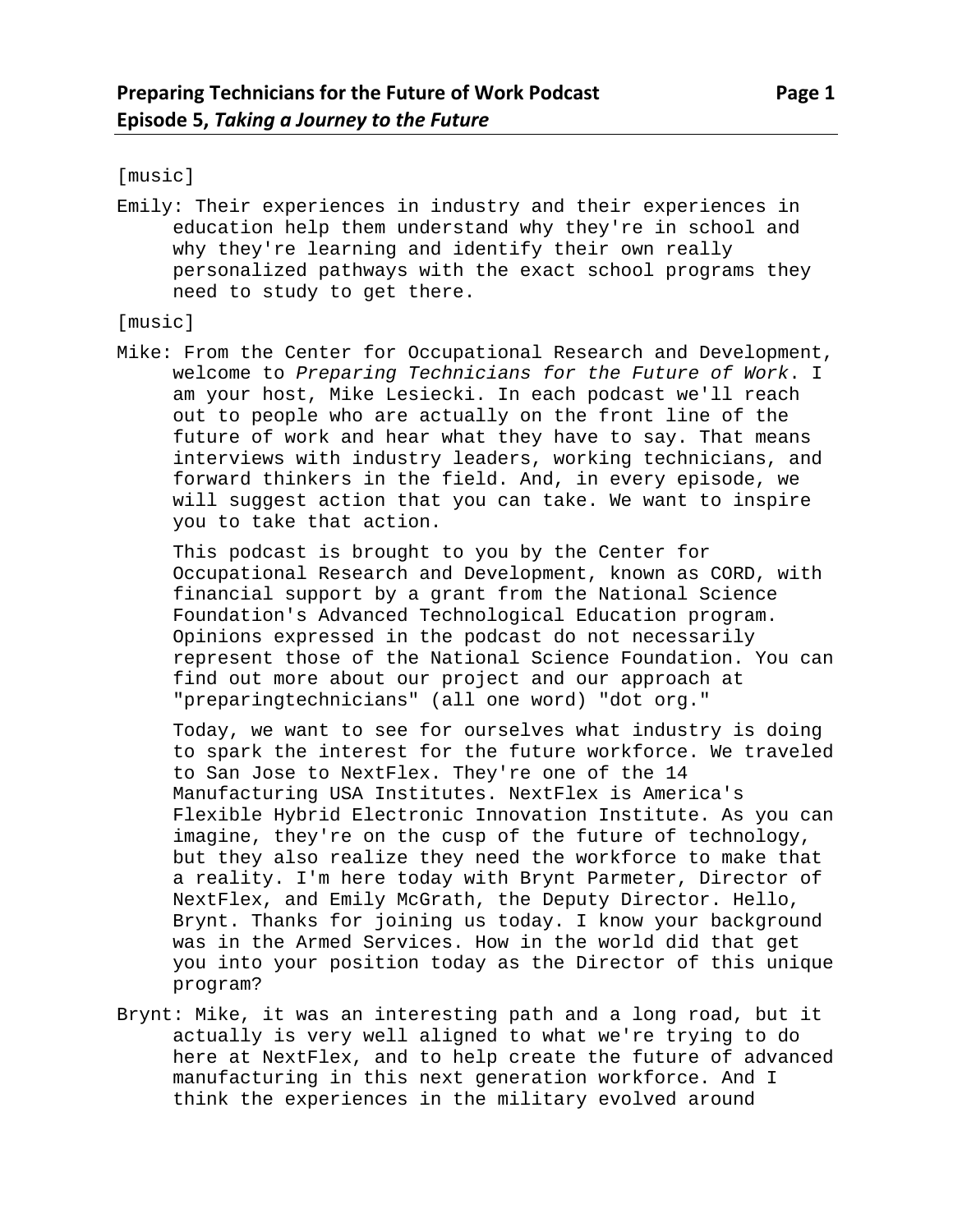balancing, "How do you get a large body of people mobilized to a common future, where they're able to maintain their individual skills that they bring to solving these problems, but also aligning everyone so they're collectively focused on the greater good of that industry?" And that's essentially what we're trying to do when we reach out to these young populations, is mobilize them to become part of this future of Advanced Manufacturing.

- Mike: Thank you. We're going to hear more about their program called *FlexFactor*. But first, Emily, what skills did you bring to make this thing happen?
- Emily: So, I have a broad background in program management across a variety of sectors, including government, nonprofit, and industry. And I think that my experiences leading up to this allowed me to identify the kind of tasks that we need to be able to implement, to make our programs really actionable.
- Mike: You really sound like you're from industry, Emily. You've got a really good industry approach there!
- Emily: Thank you.
- Mike: Brynt, let me go back to you. Tell us about the program. I know you've highlighted for me today four of those main features but go ahead and tell us about the program.
- Brynt: Yeah, so, our main goal, and what we're trying to accomplish, is "How do we familiarize students with the technology? How do we familiarize them with entrepreneurship?" So that they understand the education career pathways in the sector. And translating that a bit further is "How do we take young people in high school, or transitioning service members, or other target audiences, to expose them to what their future might look like in advanced manufacturing through industry engagement?" "What the education pathways are to that future through higher education engagement?" And then give them a project-based learning activity that they can really immerse themselves into the work and gain the purpose and motivation to want to take the journey towards that future. And it all boils down to accomplishing these four tasks that you mentioned: informing, inspiring, attracting, and recruiting these populations to become the future that we desperately need in this sector.
- Mike: Brynt, say those four things again.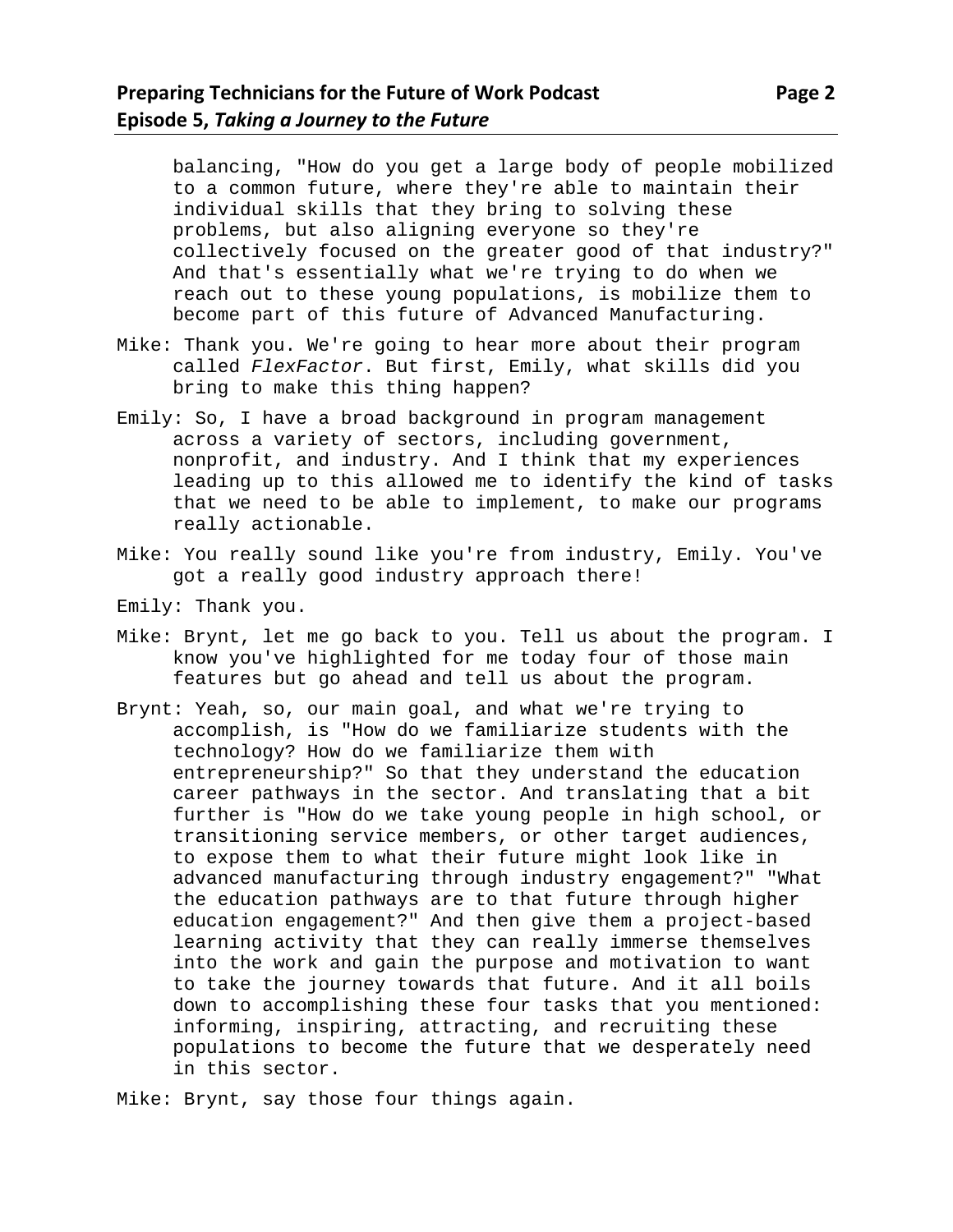Brynt: Inform, inspire, attract, and recruit.

- Mike: It sounds like an integrated approach. Emily, you've got to take this concept and make it happen. What do you do if you're approaching a new ecosystem, a new community, that wants to take part in the FlexFactor? What are the steps that you do to engage them?
- Emily: So, we've identified a very effective process to actually launch FlexFactor in a new ecosystem. We work with education partners. We identify other really critical ecosystem partners, including an industry partner, and then local school districts. And we run through a series of steps, there's about six of them, to identify, onboard, and align ecosystem partners. We go through a train-the-trainer process. And then we're ready to actually launch a pilot, and then scale the program from there.
- Mike: Interesting. Brynt, NextFlex is a nonprofit organization. So, you're doing this as part of this Manufacturing Institute, but you are a non-profit?
- Brynt: We are! We're a  $501(c)6$  industry consortium and a  $501(c)3$ educational nonprofit at the same time. And by establishing ourselves as both organizations, we're able to have a foot in industry and understand what the demand signal and needs of our industry partners are over time, and then translate that to our academic partners. And, in conjunction with our academic partners, to help bridge what you need to learn to what you need to do in the future.
- Mike: Excellent! The program's been running since 2016, right, Brynt?
- Brynt: Yes, and we had the idea in September 2016, ran our first pilot in October of 2016, and have scaled it up quite rapidly from there.

Mike: Has it worked?

Brynt: It has worked! And we have been pleasantly surprised in all aspects of the program. We scaled locally from 8 students, to over 3500 have been through the program just in the San Jose, CA ecosystem. We've had the program launched in other parts of the country, for example, in the Cleveland area (Lorain County, OH), where they're just under a year into the program, and last semester went from 17 students to 700 in a semester...

```
Mike: Wow!
```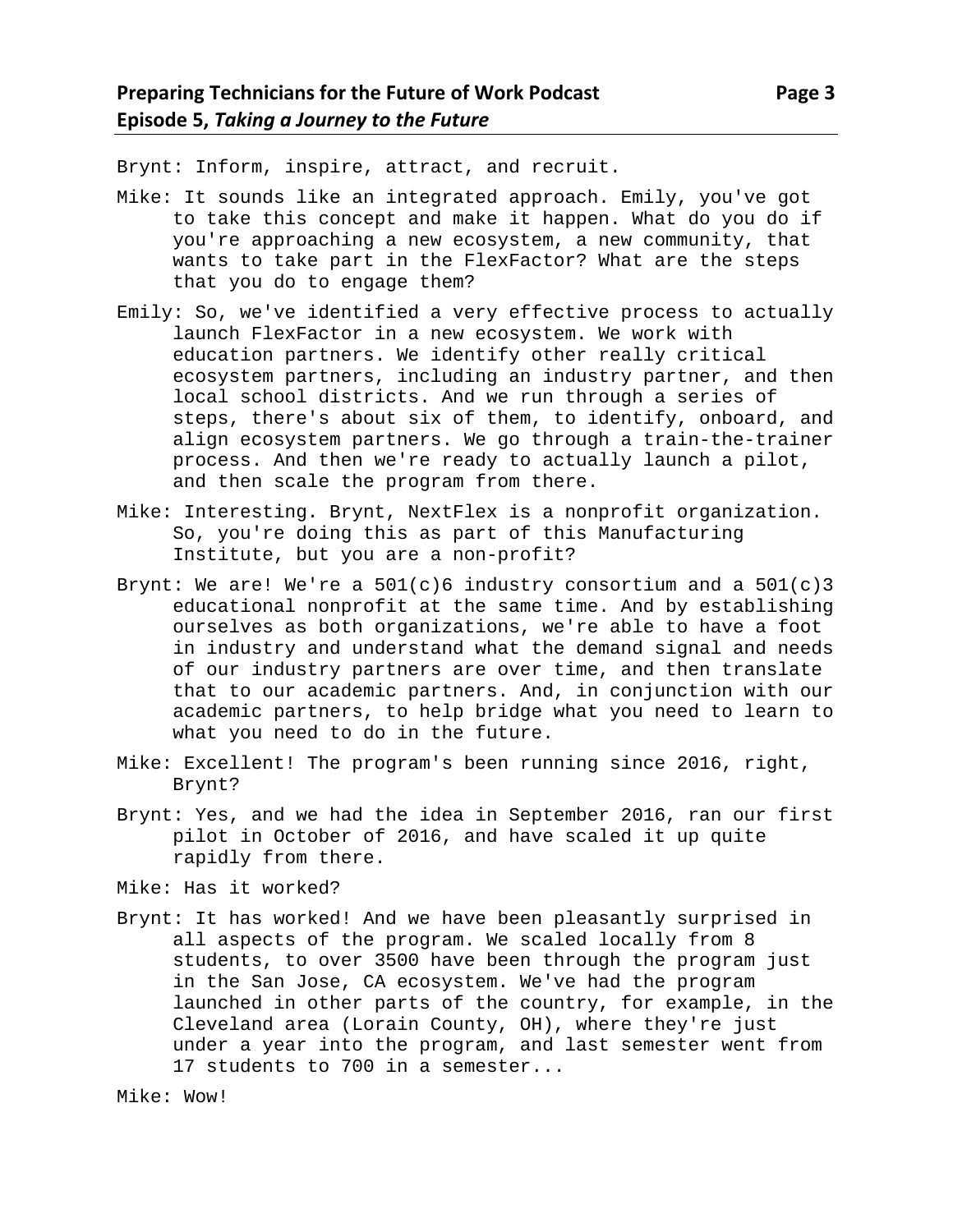- Brynt: ...and bringing in a lot of other industry partners and adopters across the country.
- Mike: How does this impact the students? I mean, you've had an opportunity, both of you, Emily and Brynt, to see the impact that it's had on students. So, tell us a story about what you've seen.
- Brynt: I think I'll describe one of the first programs that we ran early on with an English class. We had a young lady who, when issued the challenge of "think of a problem, think of a product, and build a hardware solution and a business model around it, and then pitch it 'shark-tank style' to a panel over four weeks", as a means to get them excited about "what this future in advanced technology and manufacturing is going to look like," we had a young lady who ran middle-distance track. She had asthma. And she convinced her team of four students to focus on that as the problem and come up with a product to solve it. She devised a product that would be integrated into a chest strap that would monitor the onset of an asthma attack on one of her middle- to long-distance runs, and then dispense just enough medicine to mitigate the effects of that attack by the end of her race. So, she didn't have to carry an inhaler around.

And it's that kind of innovation where the students are scanning their environment; they're understanding how to provide contextual value to that environment through their own devices and ideas. And all of this gives them a sense of agency over their learning and over their ability to solve the big problems of our time.

- Mike: You're asking high school students to do all these things: conceptualize, ideate, come up with a mini-business plan, in an eight-session program?
- Brynt: Absolutely! And we have been surprised by the students initially, and anymore, what we realize is that surprise has turned into almost the routine. And it's amazing what a group of 16-year-olds can do, because the power of the access to information through the internet, and their cell phones, they can do the research. They can come up with these ideas. They care about the ideas. And they want to desperately be part of the solutions to those problems of our time. And that you want to give them agency to do that.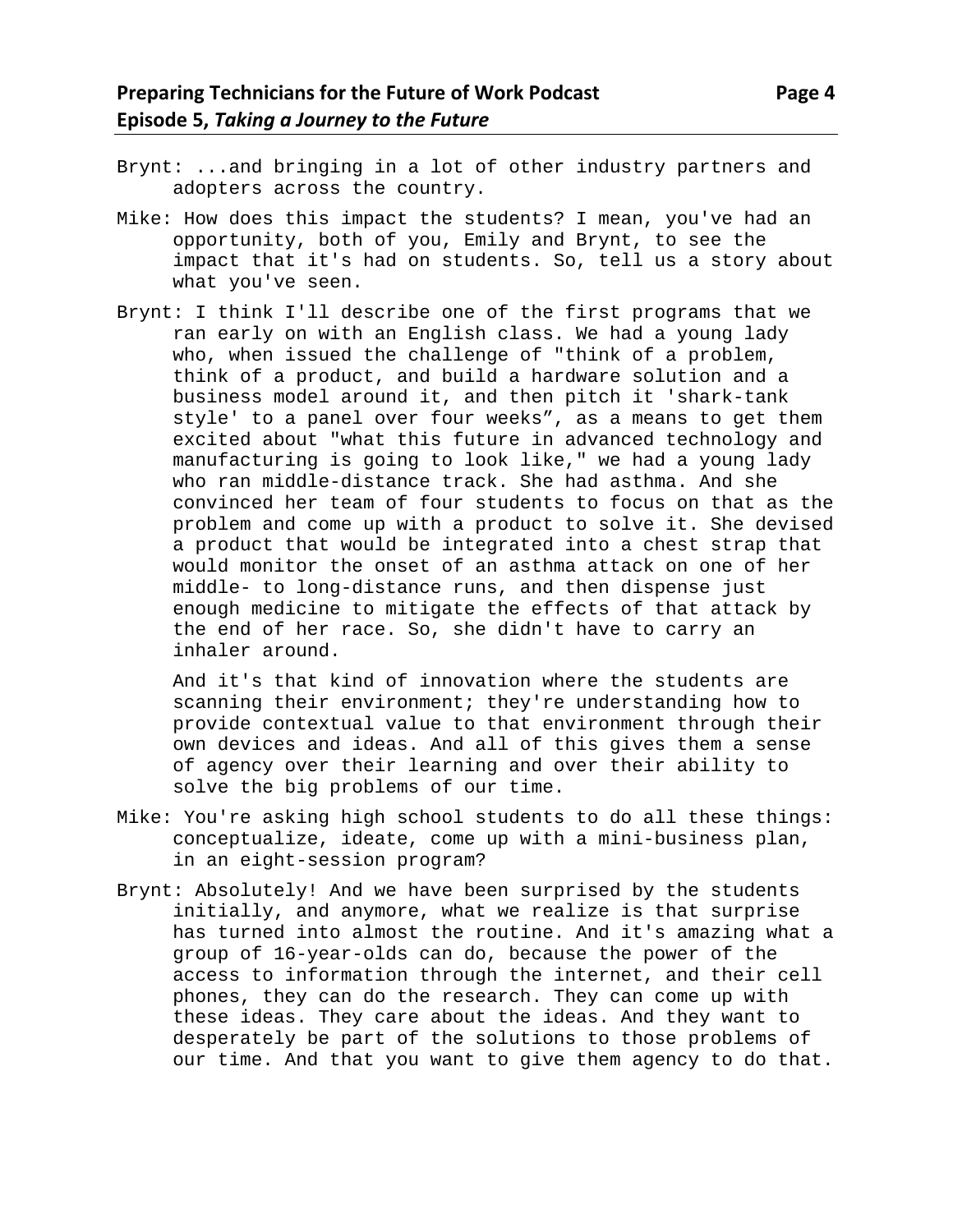- Mike: Emily, you've seen students in the program. What sort of changes have you seen when they first start, to when they move through the program?
- Emily: We see students get really oriented through the program. Their experiences in industry and their experiences in education help them understand why they're in school, and why they're learning. And identify their own really personalized pathways: what they want to do with themselves, with their lives. And how they can actually go about doing that: the exact school programs they need to study to get there.
- Mike: Brynt, suppose I work at a community college. Why do I want to bring this program into my system? What's in it for me?
- Brynt: Well, if you're the President of a college, or the Chancellor of a district, and you have some amazing pathways—which nearly every college we've ever worked with across the country has outstanding programs that are in varying degrees aligned with their local industry partners and one of the things they often ask us is, "How can we reach out to recruit more students into those pathways?" And that's really what the FlexFactor program does. At the end of the day, you have a team and an approach that brings busloads and busloads of kids who have seen what their future looks like in industry to your school. And you can enroll those students in your pathways that you've already created. We've seen success levels, just in this year in San Jose, for example, about 1300 kids through the local FlexFactor program across six school districts. And 95% of them have enrolled in one of the local colleges.
- Mike: Wow! Emily, did he really say he's bringing "busloads of students" to enroll at my school?!
- Emily: Quite literally, yes!
- Mike: Well, that's fascinating! But now, suppose I'm the industry person. What's in it for me, Brynt?
- Brynt: So, industry's going through somewhat of a transformation because the nature of manufacturing is changing. And we're finding that you don't necessarily need your traditional four-year-degreed student to do every task in your manufacturing floor, your fabrication facility, this hightech environment that blends the internet of things and the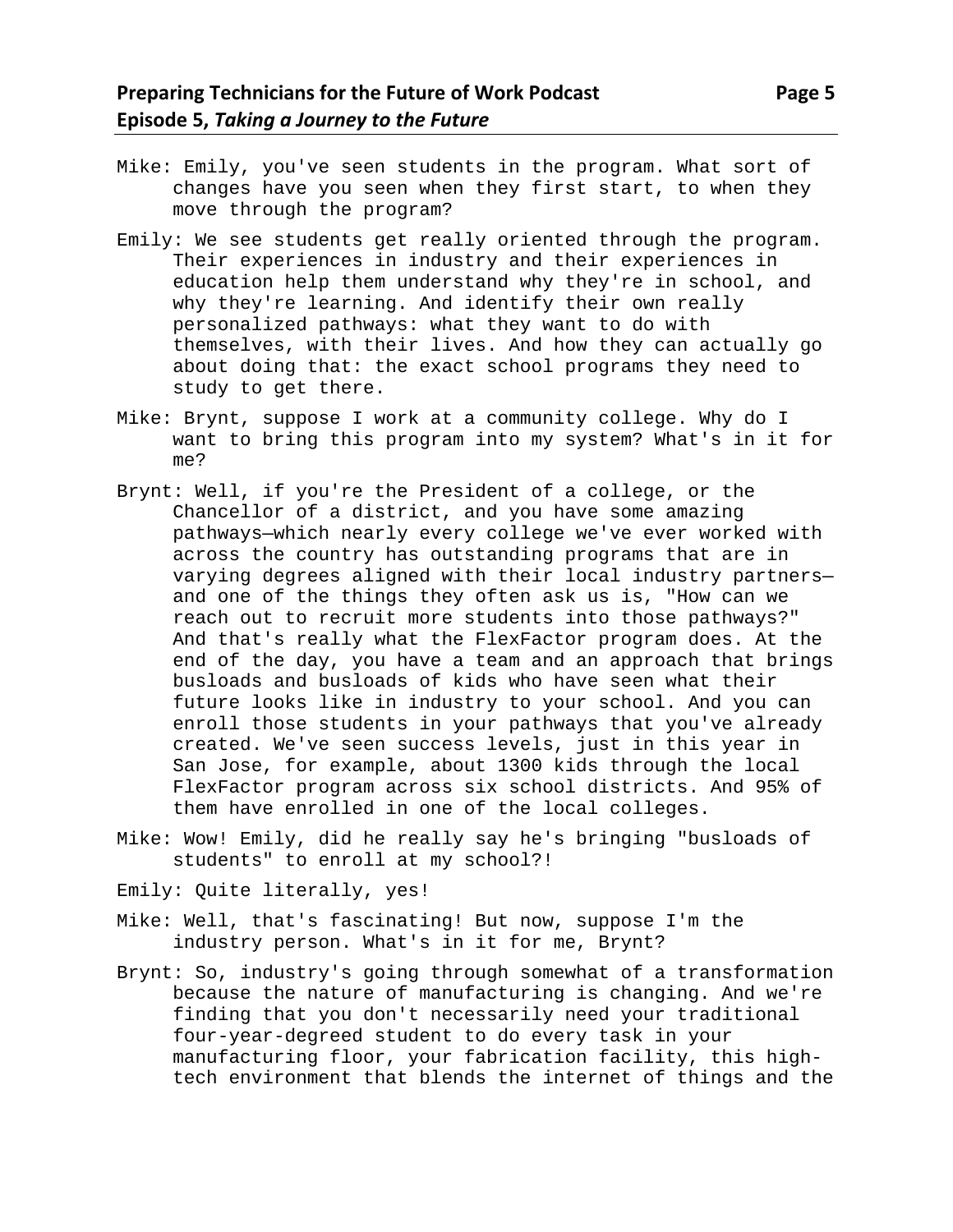internet of people into this social network that creates the amazing products of our time.

And so, what this program allows you to do is perform a strategic talent acquisition activity where, if you have strategic reach, and you're able to reach to students prior to their decision points in higher education, you can give them a sense of purpose of what they're looking for. So, industry partners that participate in this program are going to get first dibs on the kids that will be their workforce of the future.

- Mike: So, that's what's in it for me? I get access to that potential workforce.
- Brynt: And you get to tell your story before they hear it from somebody else. You get to show them firsthand what you're doing in your factory, what you're doing in your manufacturing floor, in your research, in your design. And showing them all of the potential careers that they might go into, so that they're making informed decisions about that higher education experience that will lead them back to become the competitive hires you desperately need. And once you start that conveyor belt, that process, that experiential pathway, it'll keep going and keep going and keep going.
- Mike: "Strategic talent acquisition." I love that kind of talk! Emily, now I'm from high school. What's in it for me?
- Emily: So, this program actually does a lot for high schools. At the surface it helps really achieve a lot of career technical education learning objectives, including those that, for schools, can be difficult or complicated to achieve, such as direct industry engagement. That involves a lot of coordination between two entities that aren't necessarily talking to each other on a regular basis. FlexFactor comes in and takes care of all of that. So, it is a very simple turnkey solution for both the industry partner and the school partner.

In a sort of broader sense, I think the program provides an alternative learning structure for teachers to ensure that their students are meeting their learning objectives, but are able to do so in a way that allows students to learn using subjects that they're really interested in, because students define the subject area.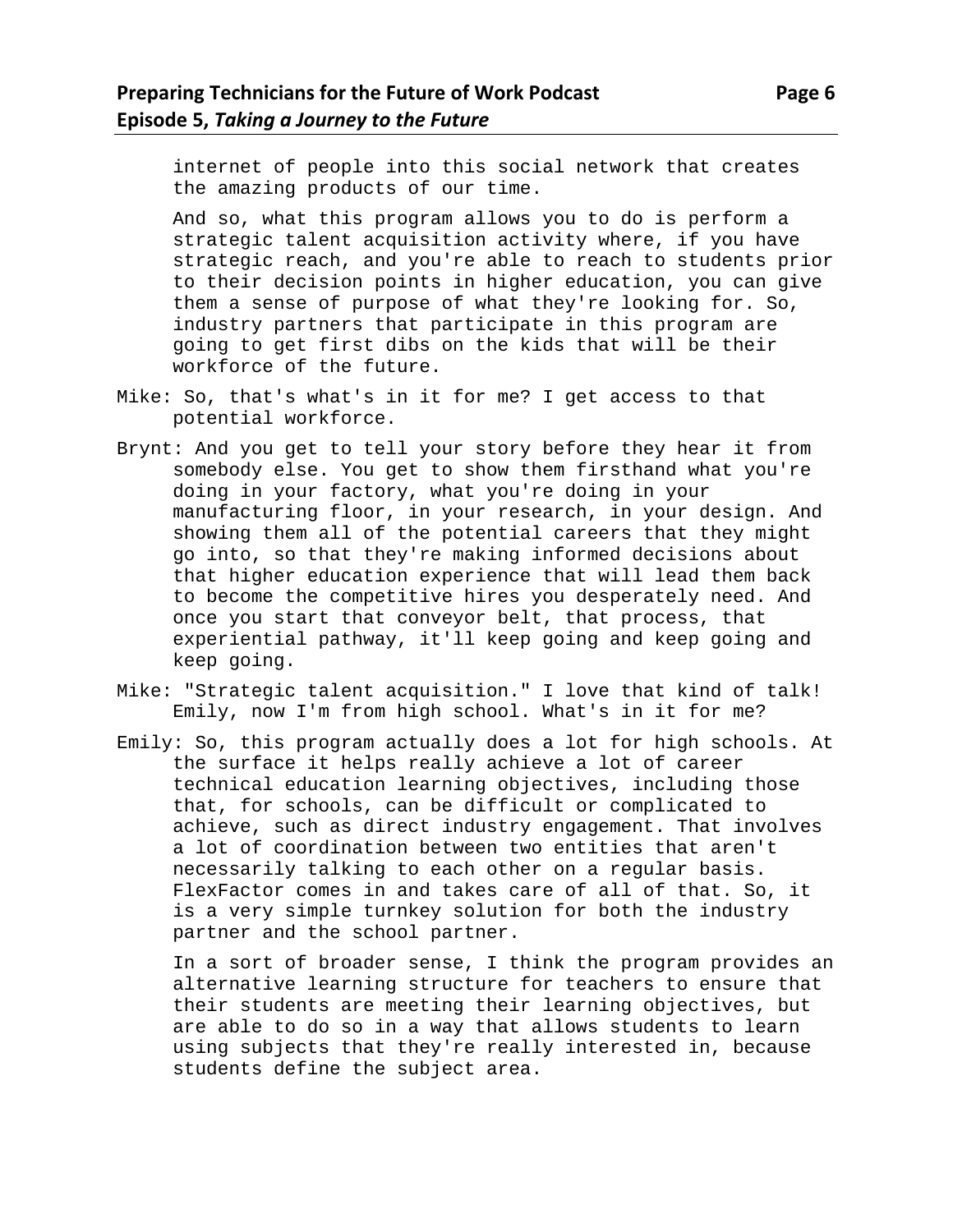And the one thing we haven't mentioned yet is that the program can layer on top of any class. So, we're able to achieve these same learning objectives and able to expose students to these same transformative experiences. And we can do it as well in an English language development class as we can in a robotics class.

- Mike: Very interesting. So, if you think about it, as you just said, it can be any class or classroom that can take advantage of this FlexFactor program.
- Emily: Exactly.
- Mike: Hmmm. Let me ask you a little bit about the event today, here in San Jose. We had a fascinating experience this morning because we visited, of all places, the San Francisco 49ers stadium and we went behind the scenes. It was pretty unique, Brynt.
- Brynt: It was! And what we have tried to put together is a community of interest of industry partners which are your non-traditional suspects in a lot of cases. So, we have partners that are actually doing production of robotic devices for warehouse floors, or contract manufacturers, or materials companies. And kids can go there and see some amazing things. But what's interesting also is that times [inaudible] to take kids to see who are the consumers of these types of products.

And that's what we're able to do today with the gracious support of the San Francisco 49ers, so that the kids could understand what are those elements a team has to think about as an organization for player safety, for player performance, for fan experience, for fan safety, for the running of this incredibly complex operation. And what are the products that are being manufactured to solve the problems of an organization like this that really transcend to other areas as well? The kids got to see that firsthand today, and then come back here, think of the problems, and develop their own product concepts that would solve those challenges faced by a group like the 49ers.

- Mike: Emily, will you tell us a little bit more—because I think this is really unique—about the type of students that were here today at FlexFactor?
- Emily: So, today we did have English Language Development students who have moved to the United States fairly recently, and they have between 5% and 60% proficiency in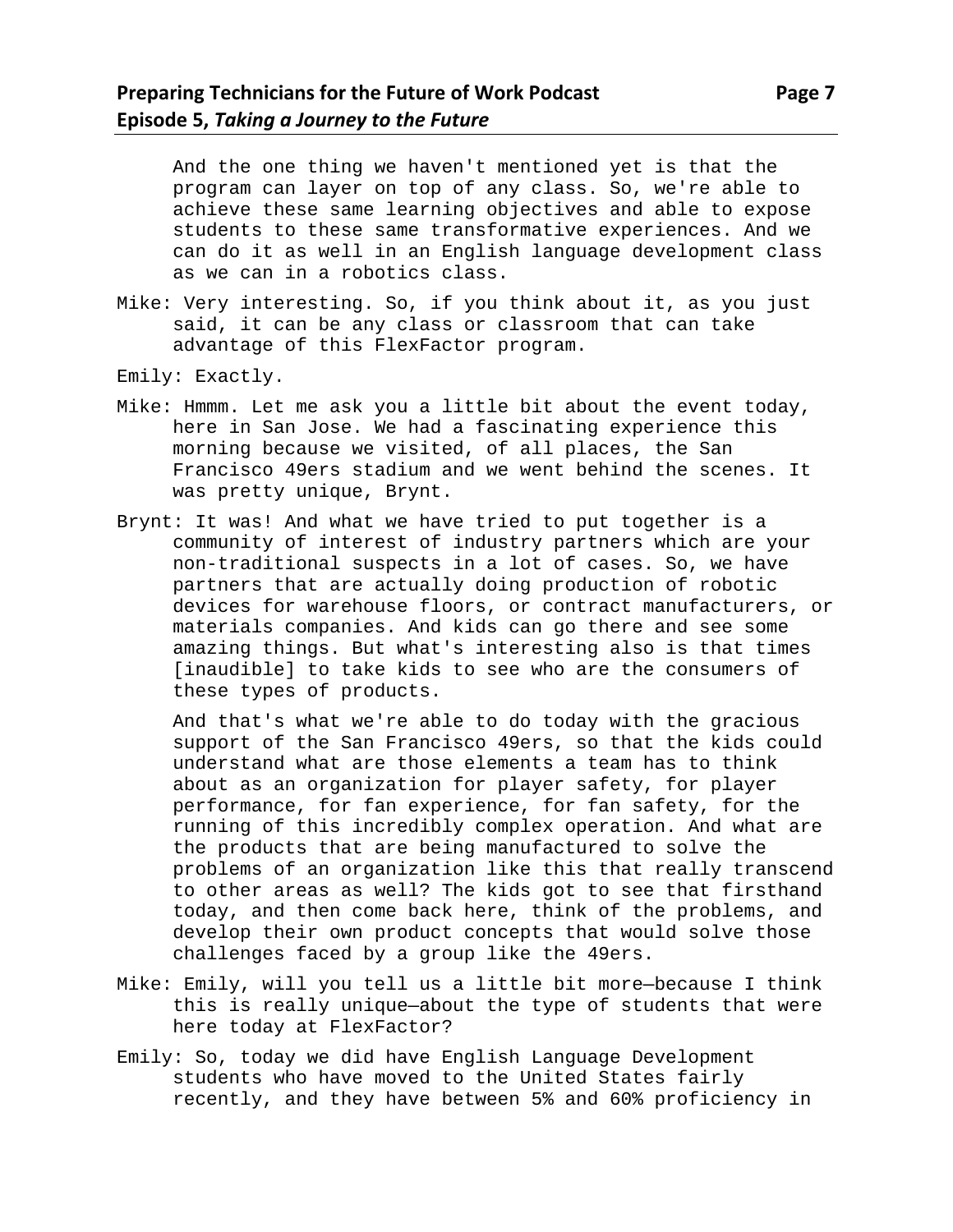the English language. And they are an incredibly rewarding group to take through the program, because you can see them literally expand their skills in front of you: their reading comprehension, their verbal abilities, and then just their sense of confidence in themselves. After they pitch, you can see these students realize that they're capable of things that they had no idea they were capable of before.

- Mike: And I hope, from what I saw, that they might start seeing themselves in a career, in a position, in a field, where they can contribute.
- Emily: And that's the whole goal of the program: to give students an experience that allows them to understand exactly what you just said.
- Mike: Brynt, if I was to come to you and Emily and say, "I'd be interested in thinking about how to adapt FlexFactor in my community." What would be my steps? What would I do?
- Brynt: Well, I think it boils down to one wanting to make a difference. It comes down to you can't just distill this problem down to an application. It has to be something that you're willing to roll up your sleeves and do the work for. And most people are willing to do that, and they're trying to do that. And what this does is helps those types of organizations, who are doing great things, amplify the successes, help them connect into the other actors in that community of interest, to really see some outstanding results over time.
- Mike: So, Emily, do I call you? Do I get the FlexFactor brochure? You come out and talk to me? How would I get started?
- Emily: Yeah, I think the easiest way to get started would be to email one of us. After that, we literally get on the phone with you. We talk through what this process looks like: the adoption, and the pilot, and the launching. And then we come, and we hold your hand every step of the way.
- Mike: We'll make sure we'll put some contact information in the Show Notes for people that want to follow that up. Brynt, there is a cost associated with this, and I don't want a number now, but tell us a little bit about how that cost works. How does one defray those expenses?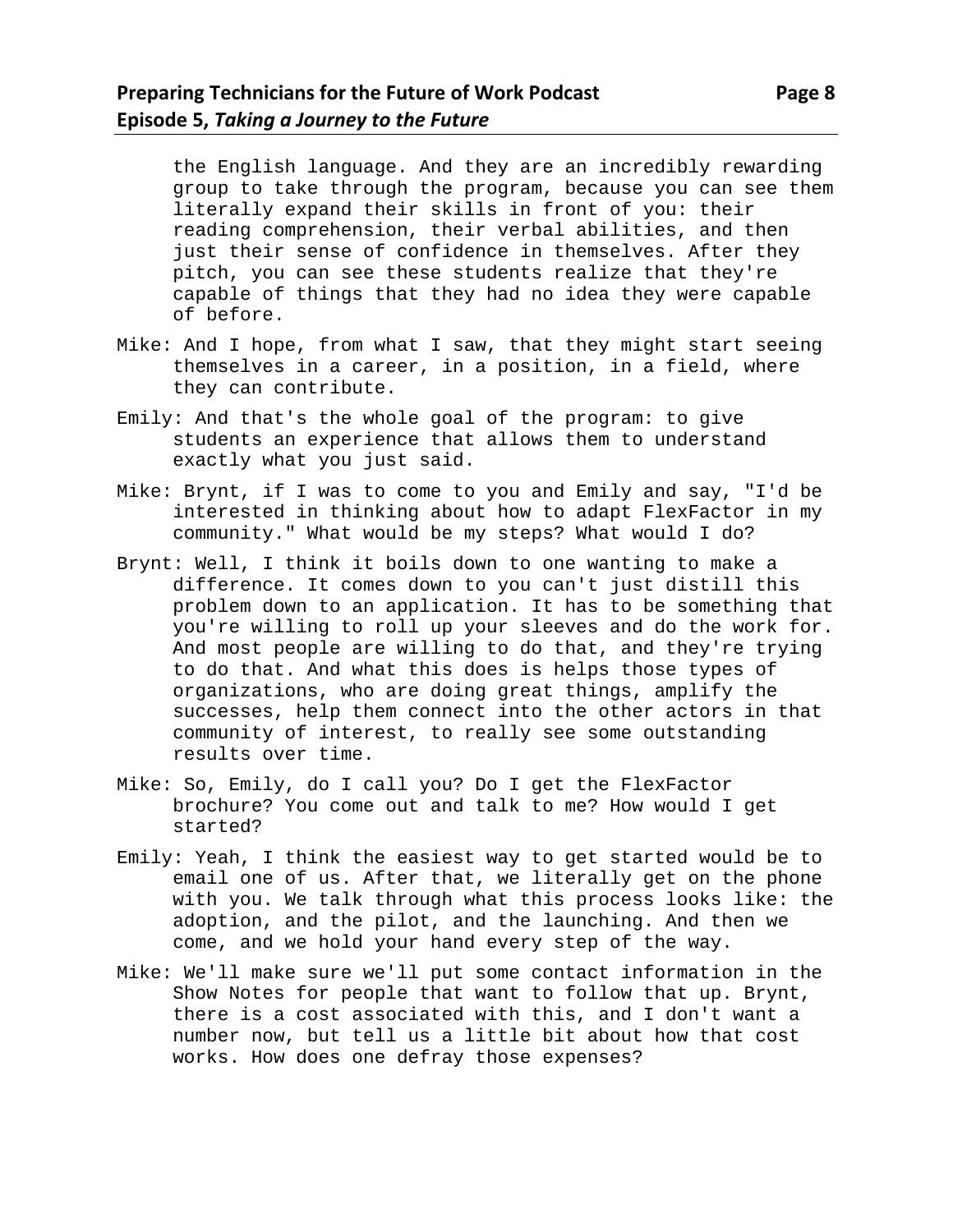Brynt: So, there is a cost. We have approached this program as two components. One is there's an adoption cost which pays for the 120-, 180-days' worth of work it takes to get the program from "you want it" to "you actually have a pilot of students" that have gone through this mobilized ecosystem that's focused on delivering these results. And that's an upfront cost. And we work with you on a funding strategy for that.

The next step is to figure out how you're going to sustain the program over time. And we've developed a pretty innovative business model for that, where we're able to operate in a cost-share approach in the ecosystems that we've implemented. And it generally approaches a costneutral status in about a year or two, wherever it's implemented.

- Mike: Brynt, you've talked about "what's in it for industry." But can you be more specific? Can you give me some examples of partners you've worked with?
- Brynt: I can. We've had some amazing industry partners that have been part of this program from the very beginning, and then those that have come in along the way, as we've expanded the program into other parts of the country over time.

One of the first initial partners at the table was Jabil amazing company that makes many of the products that we have in our homes. Anything with an on/off button probably has a Jabil thumbprint on it at some point in its supply chain. They were able to bring over 700 students into their company last year in a series of 1 to 2 visits per week from students across the country. FlexFactor program brings the students to them. They're able to see what Jabil does in its Customer Discovery Center and learn about the programs and the products that they make and offer over time.

DuPont has been an amazing partner in the program with their new Silicon Valley Technology Center that they've created. And there's many companies across the country.

We've had small startups, like Fetch Robotics, that have brought students into their program. Every time a student goes through one of these companies, they end up asking themselves the question, "What do I need to learn to work here one day?" And we know, at that point, we have achieved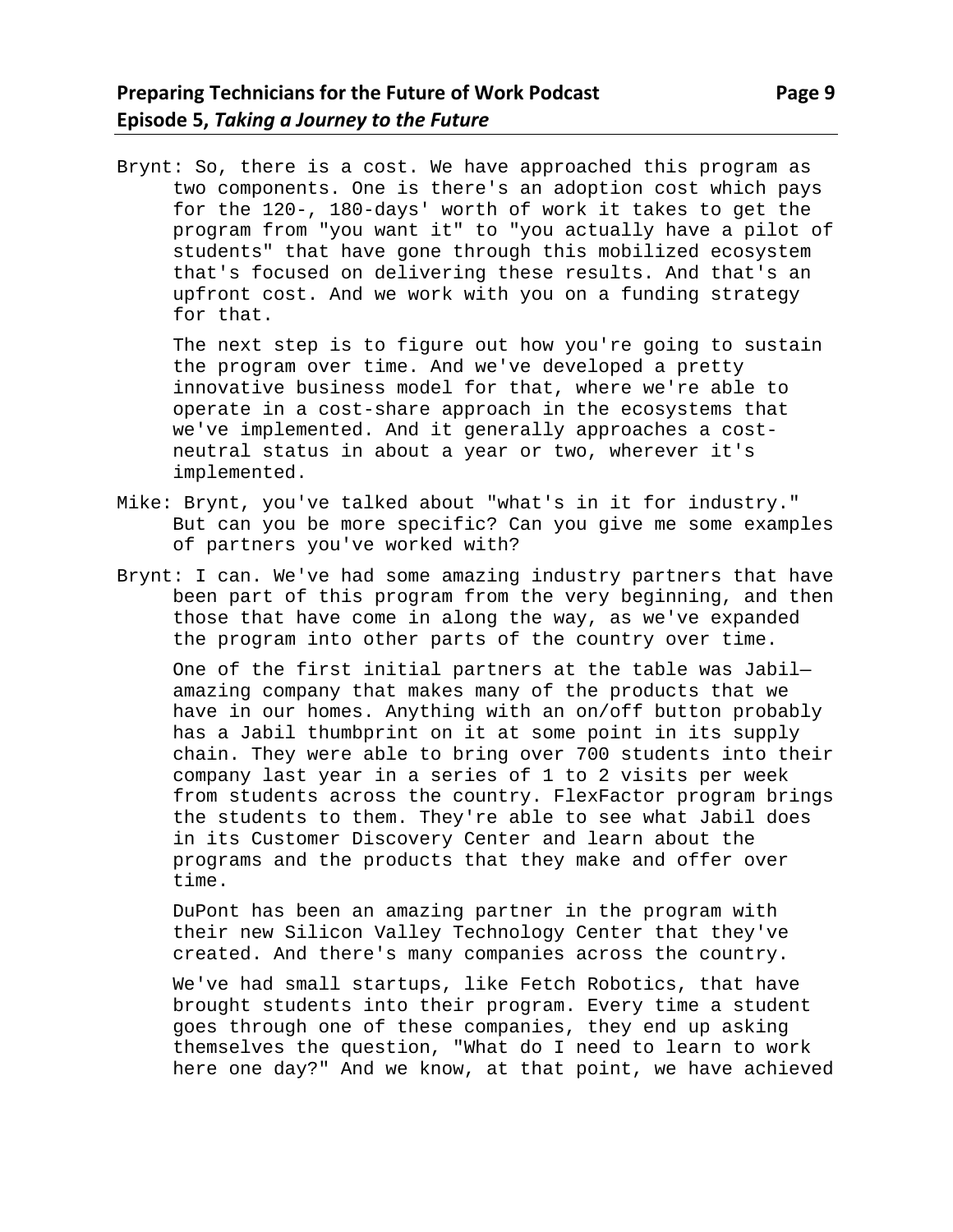many of those goals of informing, attracting, inspiring, and recruiting them into those pathways in that future.

I want to talk about Boeing. We are at the culmination of an adoption process with Boeing in Huntsville, AL where, towards the middle of last year, we started having the conversations. They're interested in this as a strategic talent acquisition activity in the Huntsville region. We partnered with both the Drake State and Calhoun Community Colleges in a similar relationship that Evergreen Valley College has done here in San Jose and Moraine County Community College in Ohio to reach out to the local school systems in Huntsville and the Huntsville region, to introduce students to the technology aspects that Boeing is working on, to recruit them into the colleges in the area, and ultimately serve as the hires that companies like Boeing and Polaris and Toyota and others in that region need over time. And all of those companies see value in reaching out to new students well before they make their decisions in those institutions of higher education.

- Mike: Well, today, folks you've heard a unique approach that industry is taking to working with education to really drive that future technical workforce. We're going to turn now to an interview with a student who has been part of FlexFactor and then we'll wrap up. Brynt and Emily, thank you very much for joining today. It's just been a great experience being here.
- Brynt: Thank you, Mike.
- Emily: Thank you.

[music]

- Mike: I'm here in San Jose with Tate. He's a graduate of the FlexFactor program. Tate, where are you in your school right now? Where are you in your education?
- Tate: Right now, I am a junior in high school and a freshman in college through dual enrollment.
- Mike: Excellent! What inspired you originally, before this all started, to go into FlexFactor?
- Tate: Originally, it was through one of my classes in high school: AP Biology. And a professor of mine introduced the FlexFactor program to me, and started discussing what it was about, because engineering was something that I had always really been interested in. I had been part of a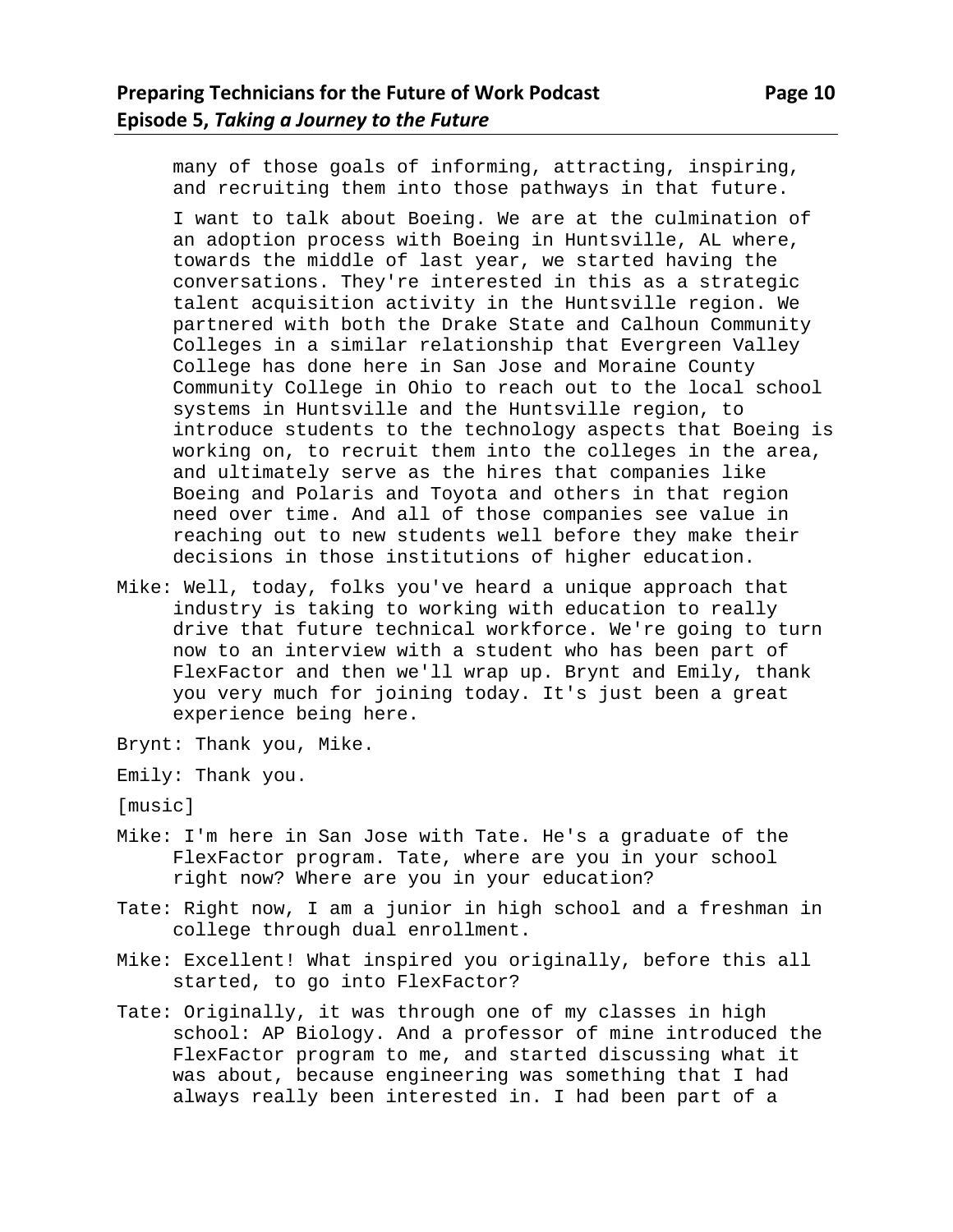robotics team beforehand, and I was kind of wanting more than the average classroom had to offer. So, it was something that I was looking forward to throughout the year.

- Mike: And did you find it? Did it give you more than your average classroom?
- Tate: I would say so, yeah, because I currently know a lot more about electronics than I ever did before. And I feel like it has opened a lot of doors for me, career-wise.
- Mike: Tate, as a result of being at FlexFactor, what decisions did you make? What actions did you take?
- Tate: One of the actions that I decided to take was "dual enrollment" in both high school and college. I saw that as primarily an opportunity to increase the rate of information I was gaining, and rate of education, in general. And by taking dual enrollment classes in both high school and college, that essentially allowed me to increase my "stride size" on education and kind of take an alternate, faster route that I wouldn't get through traditional high school.
- Mike: Excellent. Thank you again, Tate.
- Tate: Thank you for having me.
- Mike: Folks you know at the end of every podcast, we encourage you to take action. I'm going to ask Brynt to tell us what that action should be.
- Brynt: So, if you're a college President, a Vice President, a Dean, if you're anyone that is working at the college, and you're aware of the great pathways that you have developed that are tied to industry demand in your area, then give us a call. Send us an email. Let's set up a 30-minute conversation on how FlexFactor can be adopted very easily into your ecosystem as a means to have those busloads, and busloads, and busloads of students show up to your school informed about industry, and motivated to take the pathways that you have to offer them to find their way to those great jobs of the future.

Mike: Thank you, Brynt.

Brynt: Thank you, Mike.

[music]